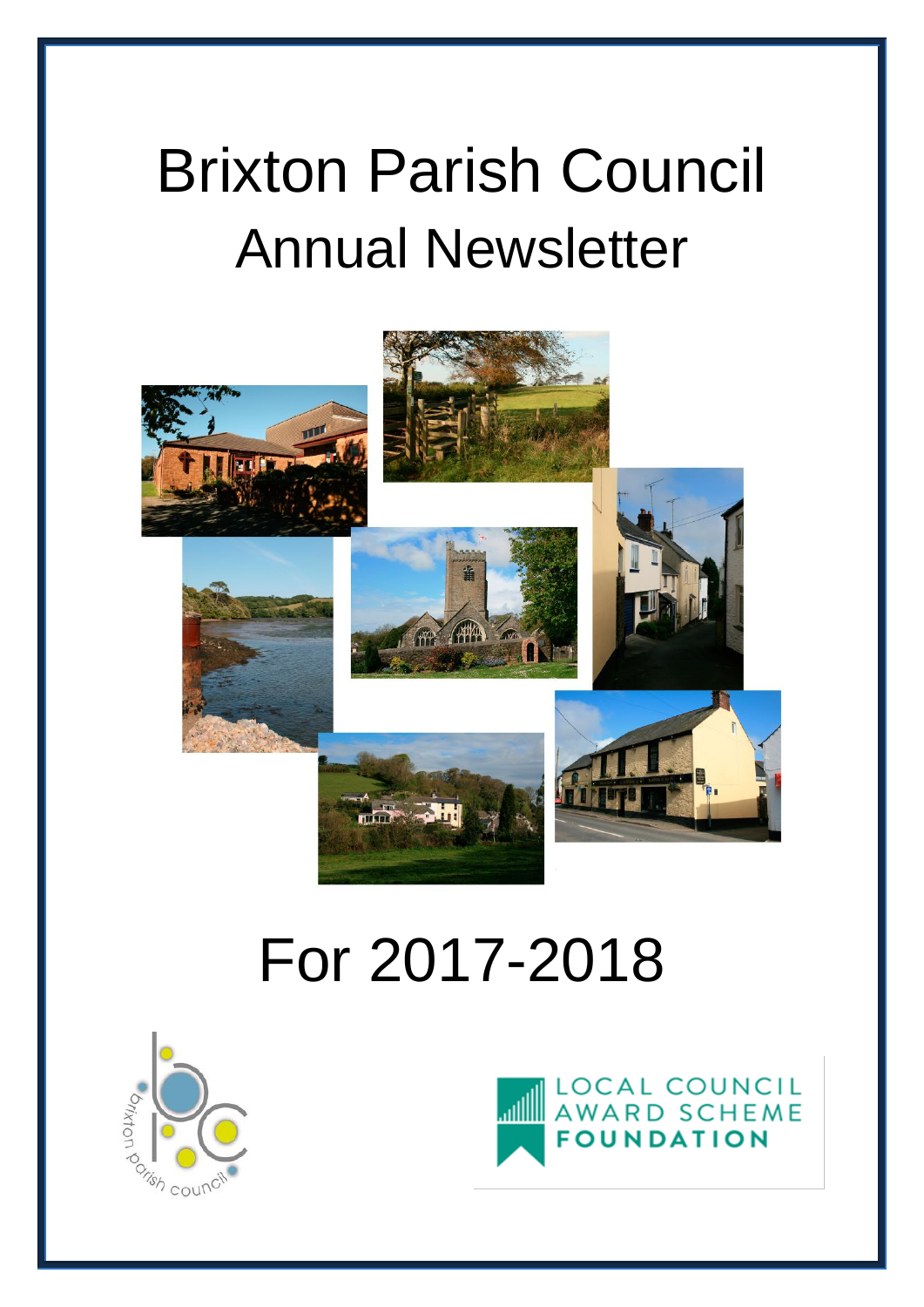# **The first annual newsletter from the Parish Council to all Residents in Brixton Parish**

This newsletter is part of continuing to improve communication from the Parish Council to parishioners. Let us know what you think.

# **Sherford**

Planning and development of Sherford New Town is a major feature on the monthly Parish Council agenda. Parish Council representatives attend regular Sherford Liaison Meetings with Plymouth City Councillors, South Hams District Councillors and the Sherford Consortium to update on progress in the new town. South Hams District Council (SHDC) has approved a variation to the original planning application for Sherford and there will be a public consultation on the detail for the reserved matters. Cllr Helen Williams has been nominated by Brixton Parish Council to the Sherford Community Land Trust.

# **Planning**

Throughout 2017 the Parish Council was consulted by SHDC on up to 40 planning applications, most of which required a site visit of a minimum of three councillors. The Parish Council objected to an application for circa 29 houses on a site originally identified as employment land at Canes Orchard; this was conditionally approved at South Hams Development Management Committee in May. The Parish Council objected to an application for 64 houses at Stamps Hill which was refused by SHDC in August. The Parish Council objected to an application for 25 bungalows for people aged over 55 at Venn Farm; a decision is due from the District Council.

# **Brixton Neighbourhood Plan**

Planning remains a critical issue for the parish on the urban fringe of Plymouth. The Parish Council set up a Neighbourhood Plan Group in 2015. This group has met weekly and contributed to the consultation on the Plymouth, South Hams & West Devon Joint Local Plan. A six week period of further consultation with statutory consultees and in the parish on the final draft of the Brixton Neighbourhood Plan ended on the 12<sup>th</sup> of January 2018. The Neighbourhood Plan Group is now reviewing the plan in the light of the responses it received.

# **Traffic Management**

The Traffic Management Group representing local people and Parish Councillors meets quarterly with Nick Colton, local Devon County Highways Manager, and Andy Potter PCSO. The group identifies issues of road safety and environmental matters relating to traffic and informs the Parish Council meetings for decisions. If you have concerns about road safety please let the Clerk, Kirstie Aldridge know - email: [clerk@brixtonparishcouncil.org.uk](mailto:clerk@brixtonparishcouncil.org.uk) or if you need to report a problem on the Highways <https://new.devon.gov.uk/roadsandtransport/report-a-problem>

# **Footpaths**

The network of footpaths across the parish is walked by parishioners quarterly who give feedback on their condition to the P3 group (Parish Paths Partnership) ensuring that the paths remain safe and accessible. Please let Councillor Wakeham or Councillor Huxtable or the Clerk have any information on the state of the footpaths.

# **Dementia Friendly Parishes around the Yealm**

Brixton Parish Council is part of Dementia Friendly Parishes around the Yealm project which works across the parishes of Brixton, Wembury, Yealmpton, Newton & Noss and Holbeton. It aims to support people with dementia and their families in these parishes to remain active and involved in the community. If you would like to know more please contact Maxine on 07450206312**.**

# **Community Emergency Planning**

The Parish has a Community Emergency Plan and Community Emergency Team of councillors and local people. A copy of the plan will be placed on the Parish Council website once it is finalised.



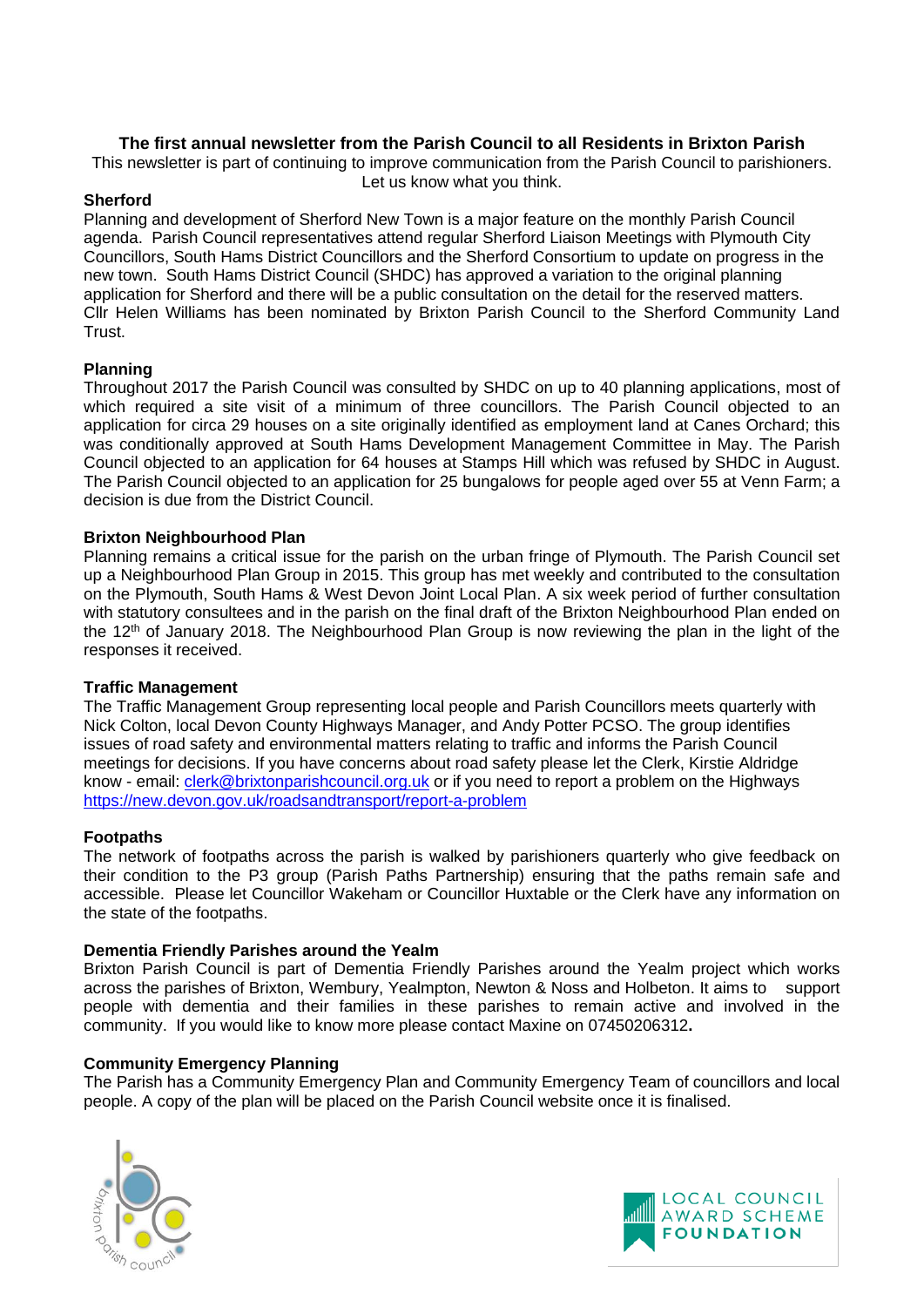# **Communication**

All documents relating to the work of the Parish Council including the 'Welcome Pack', are available to view on [www.brixtonparishcouncil.org.uk](http://www.brixtonparishcouncil.org.uk/) A Brixton Parish Council App is accessible via the 'app store'. Parish Council notices are posted on the '*I love Brixton*' Devon Face Book page and on the Parish Council notice boards in the village and at Carrollsland. A Parish Council email correspondence list is used by the Clerk to send out any important information relating to the parish directly to residents. To join this list please email [clerk@brixtonparishcouncil.org.uk.](mailto:clerk@brixtonparishcouncil.org.uk) The Brixton village website,

[www.brixton-village.co.uk](http://www.brixton-village.co.uk/) funded by the Parish Council and the Feoffee Trust, is an excellent resource and source of information about what is happening in the Parish.

# **Commendations**

Brixton Parish Council won the Foundation Award of the Local Council Award Scheme in 2017. This award demonstrates that the Council, through the Clerk, Kirstie Aldridge, has all the documentation and information in place to operate lawfully and to the required standard practice for parish councils.

#### **Projects for 2018 include:**

# **South Devon Area of Outstanding Natural Beauty (AONB) signs**

Plans for new village signs displaying the importance of the AONB will be erected at either end of the village on A379.

#### **Bee Friendly Parish**

The Parish Council is supporting plans to become a 'Bee Friendly Parish' through a wild flower planting project. Please contact the Clerk if you would like to be involved.

#### **Telephone kiosks**

The two red telephone kiosks, on The Green and at Fordbrook, have been purchased by the Parish Council. Please contact the Clerk if you would like to be involved in planning their future use.

# **Bus Shelters**

The four bus shelters were refurbished in 2016. Plans to repair the damaged bus shelter in the village are in hand.

# **Qualifications**

The Clerk is studying for the CiLCA Qualification as the Parish Council is working towards becoming a Quality Council.

#### **Brixstix**

Further upgrade the play space off Elliot's Hill in Brixton is being planned

#### **Brixton 100 years ago**

Plans are being made to hold an exhibition from the  $8<sup>th</sup>$  - 10<sup>th</sup> November 2018 in St. Marys Church about life in Brixton 100 years ago to coincide with the end of the Great War. If you would like to be part of the working group setting this up please contact Liz Hitchins

# **BRIXTON PARISH COUNCIL MEETINGS**

Brixton Parish Council usually meets on the last Wednesday in the month at 7.00 p.m. usually in the Community Room, St. Mary's School, Brixton (except in August when there is no meeting). Parish Council meetings are held in public and you are welcome to attend and raise any local issues you have during the open forum at the start of the meeting. Alternatively, you can contact the Clerk or one of your parish councillors, details overleaf.